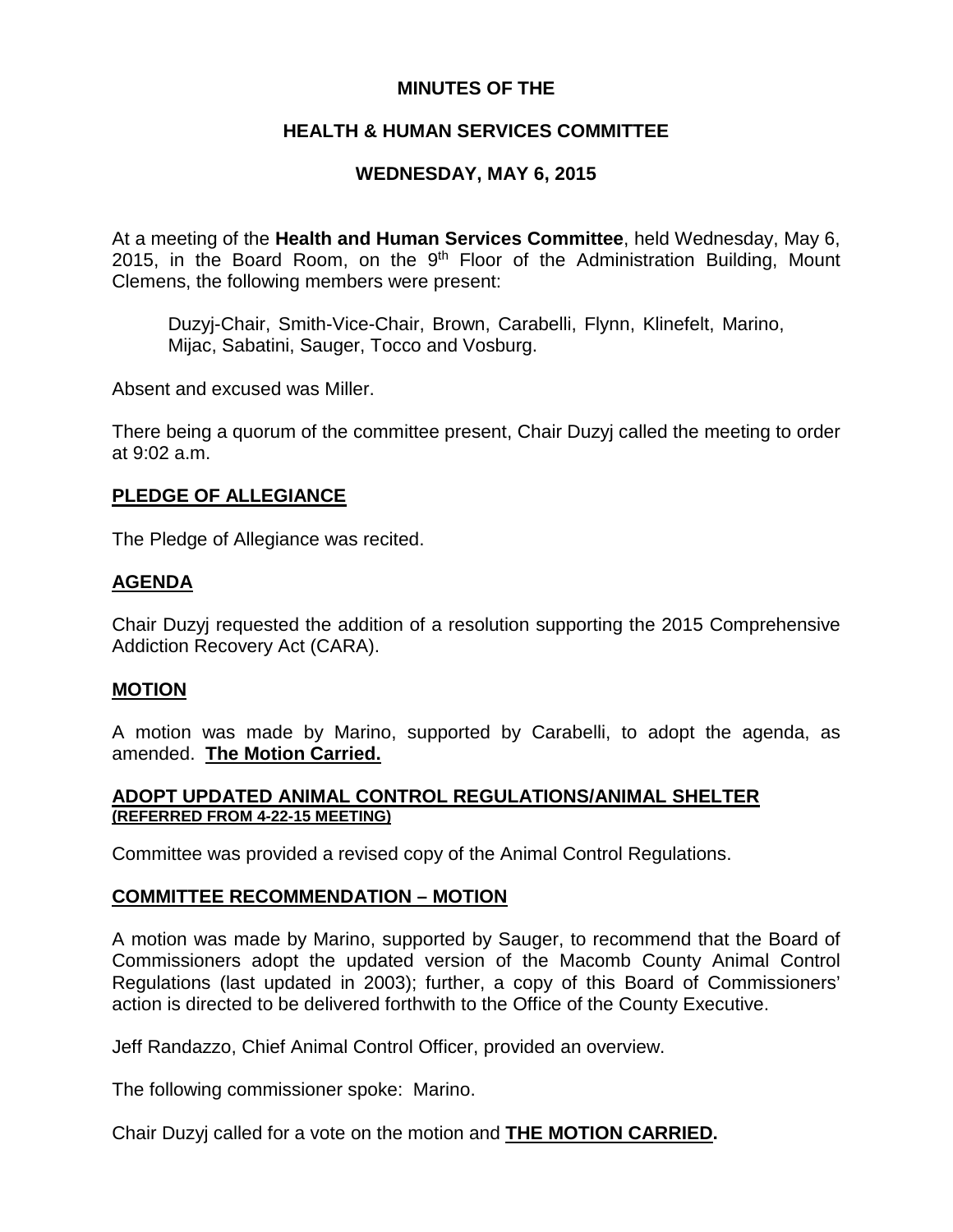## **QUARTERLY REPORT (Q1 2015) FOR VETERANS SERVICES DEPARTMENT**

Veterans Services Director Laura Rios summarized the report, which included upcoming vacancies in the office and seeking of contract services for strategic planning.

The following commissioners spoke: Marino, Vosburg and Brown.

## **MOTION**

A motion was made by Carabelli, supported by Marino, to receive and file the quarterly report for the Veterans Services Department. **The Motion Carried**.

## **PRESENTATION ON HUMAN SERVICES COORDINATING BODY (HSCB) 2014 ANNUAL REPORT, 2015 WORKING AGENDA AND HSCB SERVICES DIRECTORY**

John Kinch, Executive Director of the Community Mental Health Department and Chair of the Human Services Coordinating Body, highlighted information that was provided on the HSCB, which included the activites that occurred during the past year related to the integration and collaboration of human services and related agencies and departments in Macomb County, and the many awards received by the HSCB.

The following commissioners spoke: Carabelli, Marino, Flynn, Vosburg, Klinefelt and Brown.

## **MOTION**

A motion was made by Carabelli, supported by Brown, to receive and file the information provided on the Human Services Coordinating Body. **The Motion Carried.**

## **PRESENTATION ON PROJECT MACOMB (LAZARUS)**

Honorable Linda Davis from 41-B District Court and President of Families Against Narcotics (FAN) spoke about Project Macomb, which is modeled after Project Lazarus, and their goal is the prevention of addiction and accidental overdoses due to opiates and prescription painkillers.

The following commissioners spoke: Marino, Sauger and Duzyj.

#### **MOTION**

A motion was made by Tocco, supported by Smith, to receive and file the presentation on Project Macomb. **The Motion Carried.**